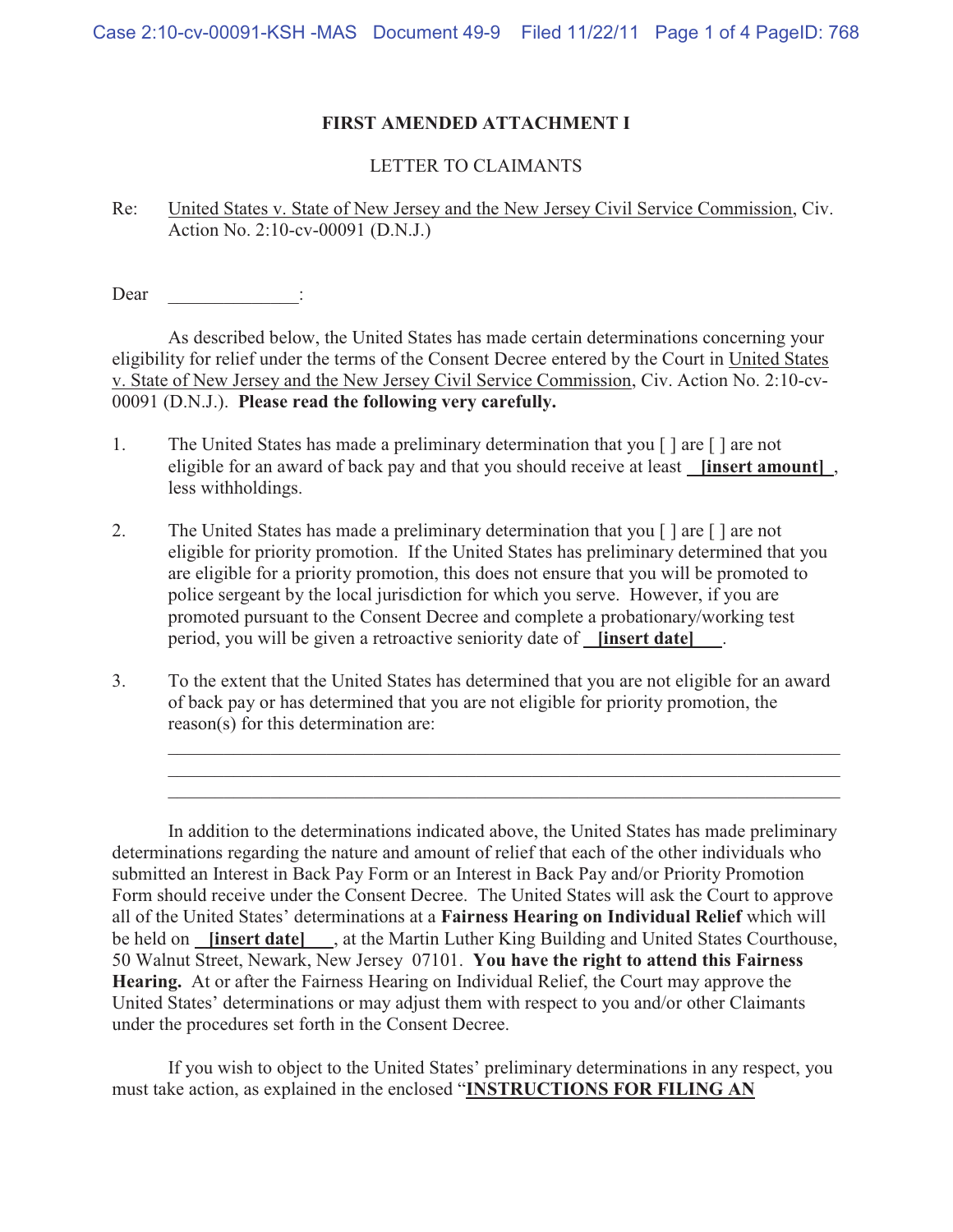**OBJECTION TO INDIVIDUAL RELIEF**." **Making an objection is voluntary, but if you do not object at this time, you may be prohibited from objecting in the future.** You may request an opportunity to be heard at the Fairness Hearing, but you do not need to appear at the Fairness Hearing for the Court to consider your objections.

Sincerely,

 Employment Litigation Section Civil Rights Division United States Department of Justice

Enclosures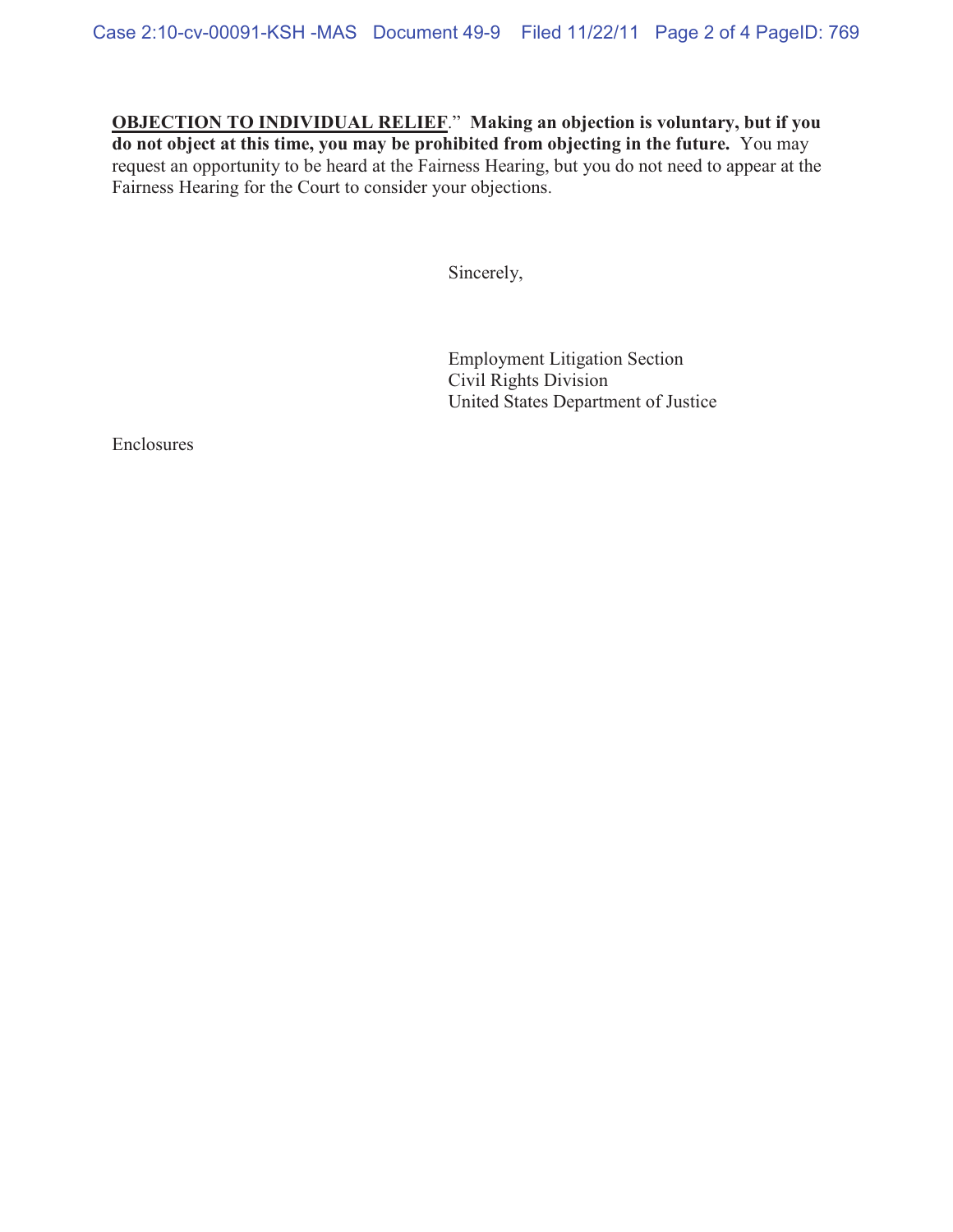### **INSTRUCTIONS FOR FILING AN OBJECTION TO INDIVIDUAL RELIEF**

- 1. If you wish to object in any respect to the United States' preliminary determinations regarding the relief to which you are entitled under the Consent Decree, you must do so in the manner described below. **Making an objection is voluntary, but if you do not object at this time, you may be prohibited from objecting in the future.** If you choose to make an objection, the judge will consider your objection before deciding whether to approve the types and amounts of relief to be provided to you and other individuals under the Consent Decree.
- 2. **All objections must be returned by [insert date]** . **If your objection is not returned by this date, your objection may not be considered and you may be prohibited from objecting at a later time. The date of return of the objection will be the date of the postmark by United States Postal Service.**
- 3. **All objections must be made in writing.** Your objection should be made on the attached form, showing the caption of the case. You must fill out this form completely. You must include a description of the nature and basis of your objection. If you have retained an attorney to assist you in this matter, please indicate with your objection the name, address and phone number of your attorney. You may attach additional pages to the form if necessary.
- 4. You must submit your objection to:

State of New Jersey Settlement Team Employment Litigation Section U.S. Department of Justice Civil Rights Division Post Office Box 14400 Washington, DC 20044-4400 Telephone: 1-800-556-1950, select mailbox option **number 1**  Website: http://www.justice.gov/njcsc

- 5. The court will hold the Fairness Hearing on Individual Relief on **[insert date]** at the Martin Luther King Building and United States Courthouse, 50 Walnut Street, Newark, New Jersey 07101. You may attend this hearing if you wish, but need not attend the hearing to have the Court consider any written objections you submit.
- 6. If you have any questions concerning the procedure for submitting an objection, you may consult with an attorney of your own choosing and at your own expense, or you may call the Employment Litigation Section of the Civil Rights Division of the Department of Justice at 1-800-556-1950, select mailbox option number 1. If you do call this number, please leave your name, address, and telephone number and a time when you can be reached. Your call will be returned as soon as possible.